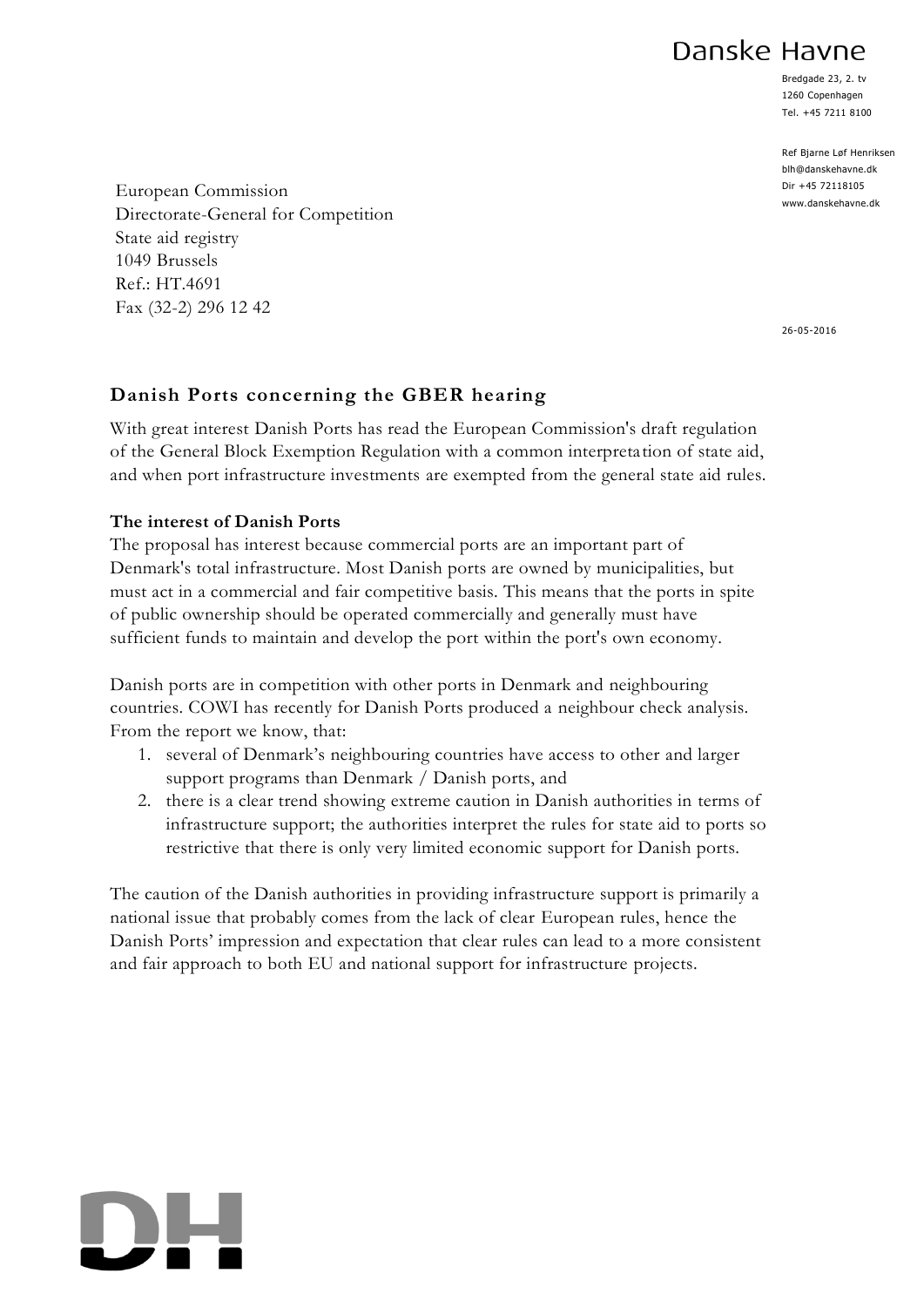# **Challenges of the proposal**

Danish Ports believes that the proposal content should be explored to ensure a sound implementation and consistency with the current practice:

- 1. the proposal should not hinder current and possible future funding mechanisms for the development of port infrastructure in relation to the current Danish practice. The Danish Ministry of Growth and Business should for example focus on the possibility of municipal funding guarantee to the municipality owned ports,
- 2. there must be consistency between the proposed definitions and existing EU legislation, particularly for ports and infrastructure types,
- 3. services of general economic interest (SGEI) should be included in the proposal and defined what this covers in relation to the ports,
- 4. maintenance and dredging are integral parts of ports infrastructure. The government has certain obligations in particular transit and entry waters. It should be as natural that the state maintains and expands both the blue motorways of the sea as the grey roads on land, as this is in line with fair competition for all modes of transport,
- 5. the need to invest in infrastructure for alternative fuels and more stringent requirements for environmentally friendly transport solutions. Therefore it should be possible to provide support for these parts to the extent that it leads to innovation and new ideas,
- 6. make sure that the proposal does not open for more state aid and speculation in loss-making activities,
- 7. make sure that the proposal has the proper context and linkage to existing legislation and EU strategy.

# **Re 1 – Ensuring the Danish funding model**

Modernisation of state aid rules for ports should take into account current national access for public investment funding and guarantees - not operational support.

Danish Ports considers it essential to emphasize that the Danish ports are large capital and employment-intensive companies that regardless of organizational form is predominantly owned by local authorities. Commercial ports expand and maintain complex infrastructure and therefore have an ongoing need for funding, which to a certain extent is financed through KommuneKredit (the Credit Institution for Local and Regional Authorities in Denmark).

Danish Ports presumes that the proposal will not affect the financing of Danish ports' current funding options via KommuneKredit. This needs confirming of the Danish Ministry of Business and Growth.

#### **Re 2 – Definition of ports and types of infrastructure**

Danish Ports believes that the proposed definitions in some cases differ from existing EU legislation and recommend applying the existing common definitions.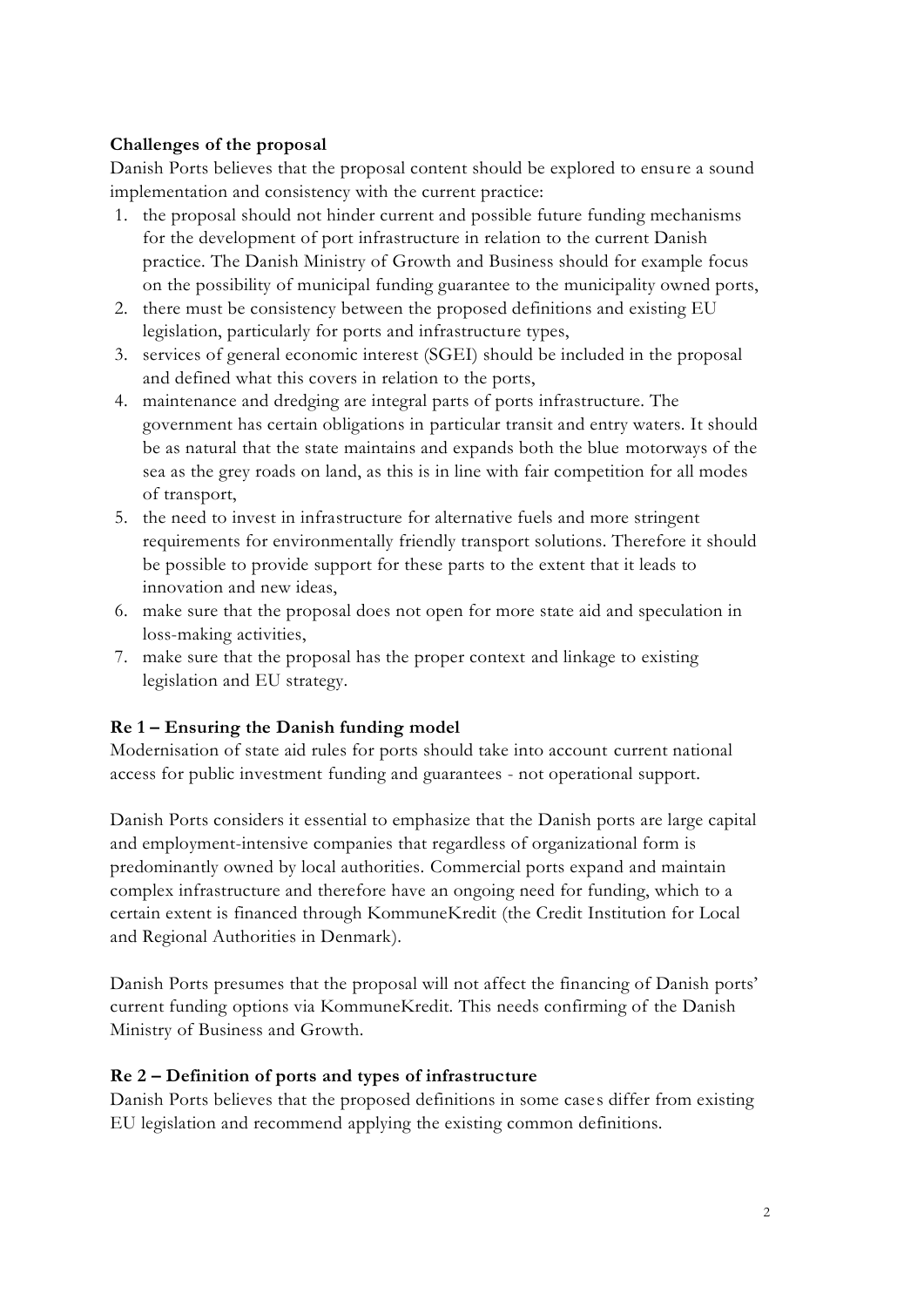| The proposal, article 2                                                                                                                                                                                                                                                                                                                                                                                                                                                                                                                       | <b>Existing regulation</b><br>Directive 2005/65/EC of<br>the European Parliament<br>and of the Council of 26<br>October 2005 on<br>enhancing port security                                                                                               | Proposed regulation<br>Proposal for a Regulation<br>of the European<br>Parliament and of the<br>Council establishing a<br>framework on market<br>access to port services and<br>financial transparency of<br>ports COM/2013/0296<br>final - $2013/0157$ (COD)                                                                                                                                                          |
|-----------------------------------------------------------------------------------------------------------------------------------------------------------------------------------------------------------------------------------------------------------------------------------------------------------------------------------------------------------------------------------------------------------------------------------------------------------------------------------------------------------------------------------------------|----------------------------------------------------------------------------------------------------------------------------------------------------------------------------------------------------------------------------------------------------------|------------------------------------------------------------------------------------------------------------------------------------------------------------------------------------------------------------------------------------------------------------------------------------------------------------------------------------------------------------------------------------------------------------------------|
| (152) 'Port' means an area<br>of land and water made<br>up of infrastructure and<br>equipment for,<br>principally, the reception<br>of waterborne vessels,<br>their loading and<br>unloading, the storage of<br>goods, the receipt and<br>delivery of those goods,<br>or the embarkation and<br>disembarkation of<br>passengers and any other<br>infrastructure necessary<br>for transport operators<br>within the port area;<br>(153) 'Maritime port'<br>means a port for,<br>principally, the reception<br>of waterborne vessels by<br>sea; | 'port' means any specified<br>area of land and water,<br>with boundaries defined<br>by the Member State in<br>which the port is situated,<br>containing works and<br>equipment designed to<br>facilitate commercial<br>maritime transport<br>operations; | 'seaport' means an area of<br>land and water made up<br>of such works and<br>equipment so as to<br>permit, principally, the<br>reception of ships, their<br>loading and unloading, the<br>storage of goods, the<br>receipt and delivery of<br>these goods and the<br>embarkation and<br>disembarkation of<br>passengers; and any other<br>infrastructure necessary<br>for transport operators<br>within the port area; |

Danish Ports recommends that definitions of types of infrastructure should be checked against existing predefined and eligible infrastructure components in relation to the Trans-European Network of Transport (TEN-T), as the EU should have proven experience from existing practice.

From the proposal:

(155) 'Port infrastructure' means infrastructure and facilities that generate a direct income for the port managing body including berths used for the mooring of ships, quay walls, jetties and floating pontoon ramps in tidal areas, internal basins, backfills and land reclamation, and transport facilities within the port area;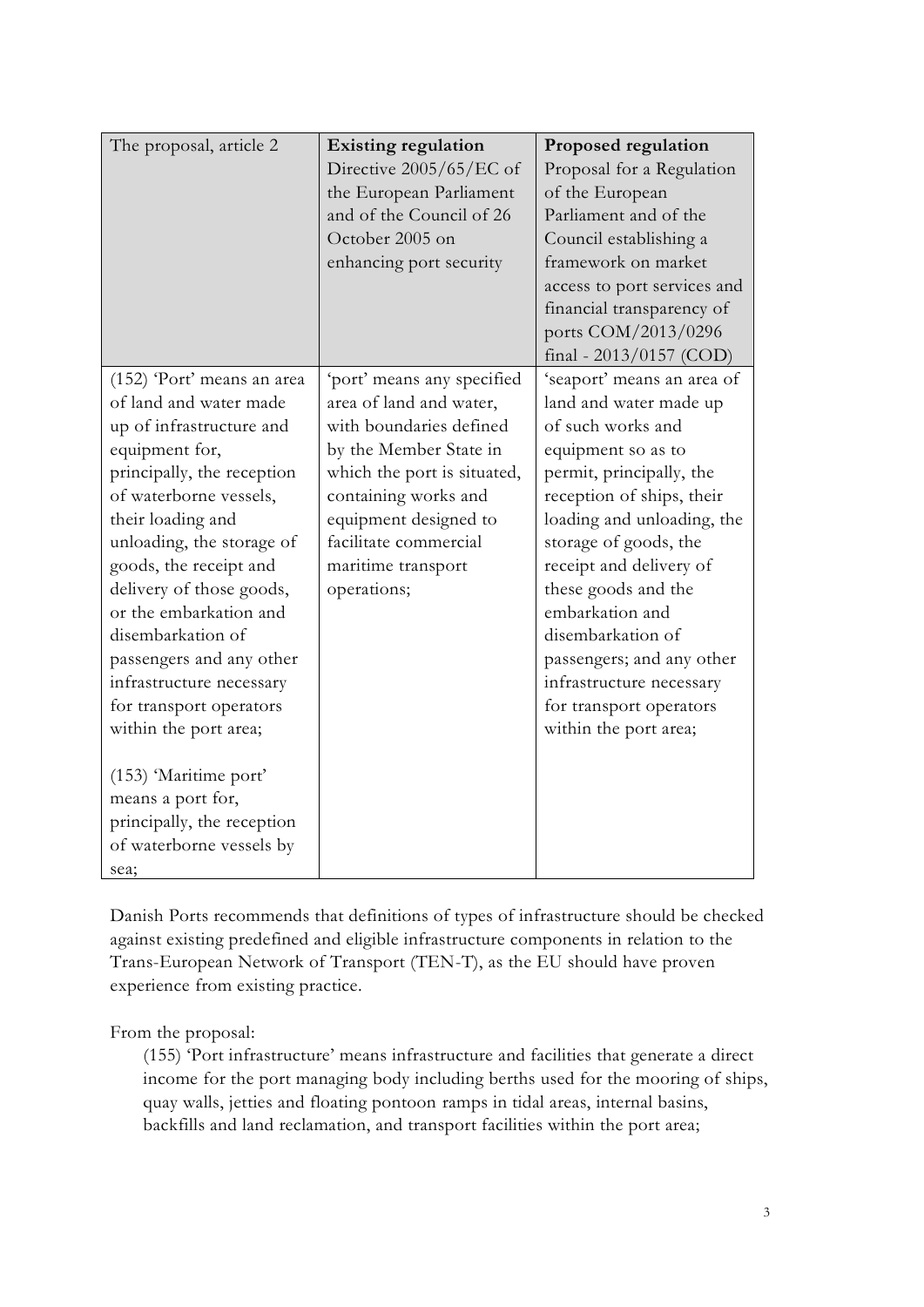(156) 'Port superstructure' means surface arrangements, buildings as well as mobile equipment (e.g. cranes) and fixed equipment that directly relate to the transport function of the port;

(157) 'Access infrastructure' means any type of infrastructure necessary to ensure the access and entry from land or sea and river by users to the maritime or inland port, in particular, access roads, access rail tracks, breakwaters, access channels, locks;

In a current EU Regulation<sup>1</sup> eligible infrastructure components in transport infrastructure and motorways of the sea are listed. Maritime transport infrastructure shall comprise, in particular:

- (a) maritime space
- (b) sea canals
- (c) maritime ports, including the infrastructure necessary for transport operations within the port area
- (d) the connections of the ports to the other modes in the trans-European transport network
- (e) dykes, locks and docks
- (f) navigational aids
- (g) port approaches and fairways
- (h) breakwaters
- (i) motorways of the sea
- (j) associated equipment
- (k) telematic applications, including e-Maritime services and VTMIS.

Danish Ports sees a challenge in the proposal's definitions of port infrastructure. The above mentioned infrastructure components a) to k) is more appropriate for infrastructure investments, which should be exempted from the general state aid rules, in the case of infrastructure investments in access and defence from sea and land, insofar the public funding is not selective and potentially benefits a whole region, hinterland and/or corridor and/or potentially links those with the rest of the world.

#### **Re 3 – Services of general economic interest**

Danish Ports believes that the infrastructure that supports services of general economic interest (SGEI) should be included in the proposal. It is not defined what this covers in relation to ports. For example, the Danish ports are obliged to receive ship calls (Danish Port Act § 5). A country's security of supply, via a modern port sector can be categorized under the SGEI. Ports preparedness to combat fire, terrorist incidents, oil spills or access to Coast Guard all require investments in general infrastructure and access roads. Investments of this type should have access to state aid due to a clear positive socio-economic effect of the investment.

 $\overline{a}$ <sup>1</sup> Regulation 1315/2013 of the European Parliament and of the Council of 11 December 2013 on Union guidelines for the development of the trans-European transport network, section 4, article 20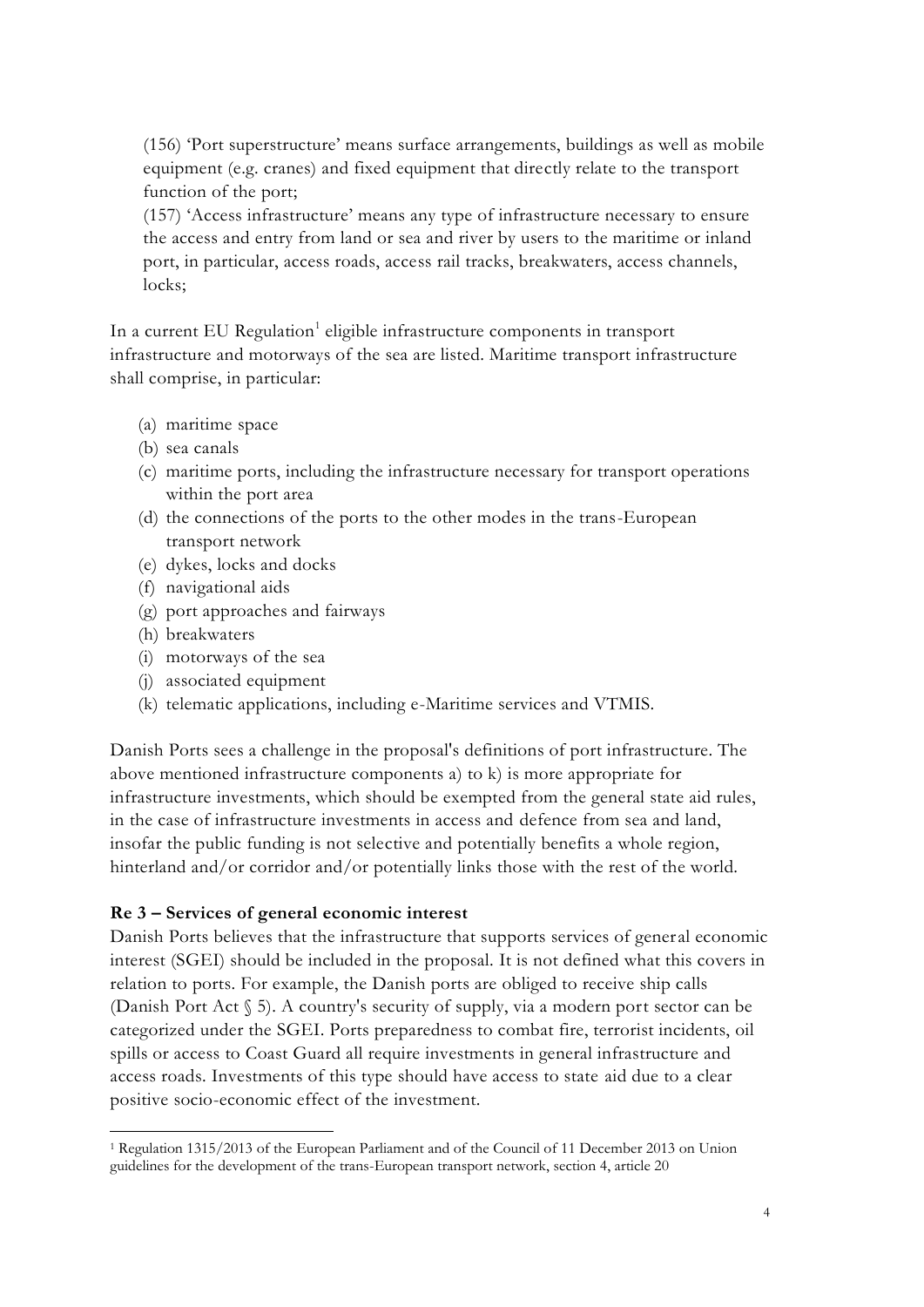# **Re 4 – dredging**

According to Danish Ports, the proposal's definition of dredging is a challenge for current practice in Denmark.

| The proposal, article 2    | <b>Existing Danish</b>      | Proposed regulation         |
|----------------------------|-----------------------------|-----------------------------|
|                            | regulation                  | Proposal for a Regulation   |
|                            | Notice 1130 of              | of the European             |
|                            | 23/09/2015 of bypass,       | Parliament and of the       |
|                            | recovery and dumping of     | Council establishing a      |
|                            | seabed material             | framework on market         |
|                            | (Denmark)                   | access to port services and |
|                            |                             | financial transparency of   |
|                            |                             | ports COM/2013/0296         |
|                            |                             | final - $2013/0157$ (COD)   |
| (158) 'Dredging' means     | "The dredging and           | "dredging" means the        |
| the removal of sand,       | deepening material":        | removal of sand, sediment   |
| sediment or other          | Seabed material obtained    | or other substances from    |
| substances from the        | by cleaning or dredging of  | the bottom of the           |
| bottom of                  | ports and channels or       | waterway access to a port   |
| the waterway access to a   | when in other cases the     | in order to allow           |
| port in order to allow     | need for cleaning or        | waterborne vessel to have   |
| waterborne vessels to      | dredging in the territorial | access to the port and      |
| have access to the port;   | sea, see. § 20c of the Act  | comprises both the initial  |
|                            | on raw materials. This      | removal (capital dredging)  |
| (159) Maintenance          | includes all cases where    | and the maintenance         |
| dredging' means dredging   | there is a need to remove   | dredging in order to keep   |
| routinely done in order to | the seabed material in      | the waterway accessible;    |
| keep the waterway          | order to maintain or        |                             |
| accessible;                | increase the water depth    |                             |
|                            | or to place an              |                             |
|                            | infrastructure, etc. on the |                             |
|                            | seabed, and wherein the     |                             |
|                            | removal is permitted;       |                             |

Dredging associated with access to the port can be regarded as a non-economic activity - also with regard to ongoing maintenance to keep waterways accessible, why this proposed clearly specified in the proposal. Maintenance and deepening are integral parts of ports infrastructure. The government has certain obligations in particular transit and entry waters. It should be as natural that the state maintains and expands both the blue motorways of the sea as the grey roads on land, as this is in line with fair competition for all modes of transport.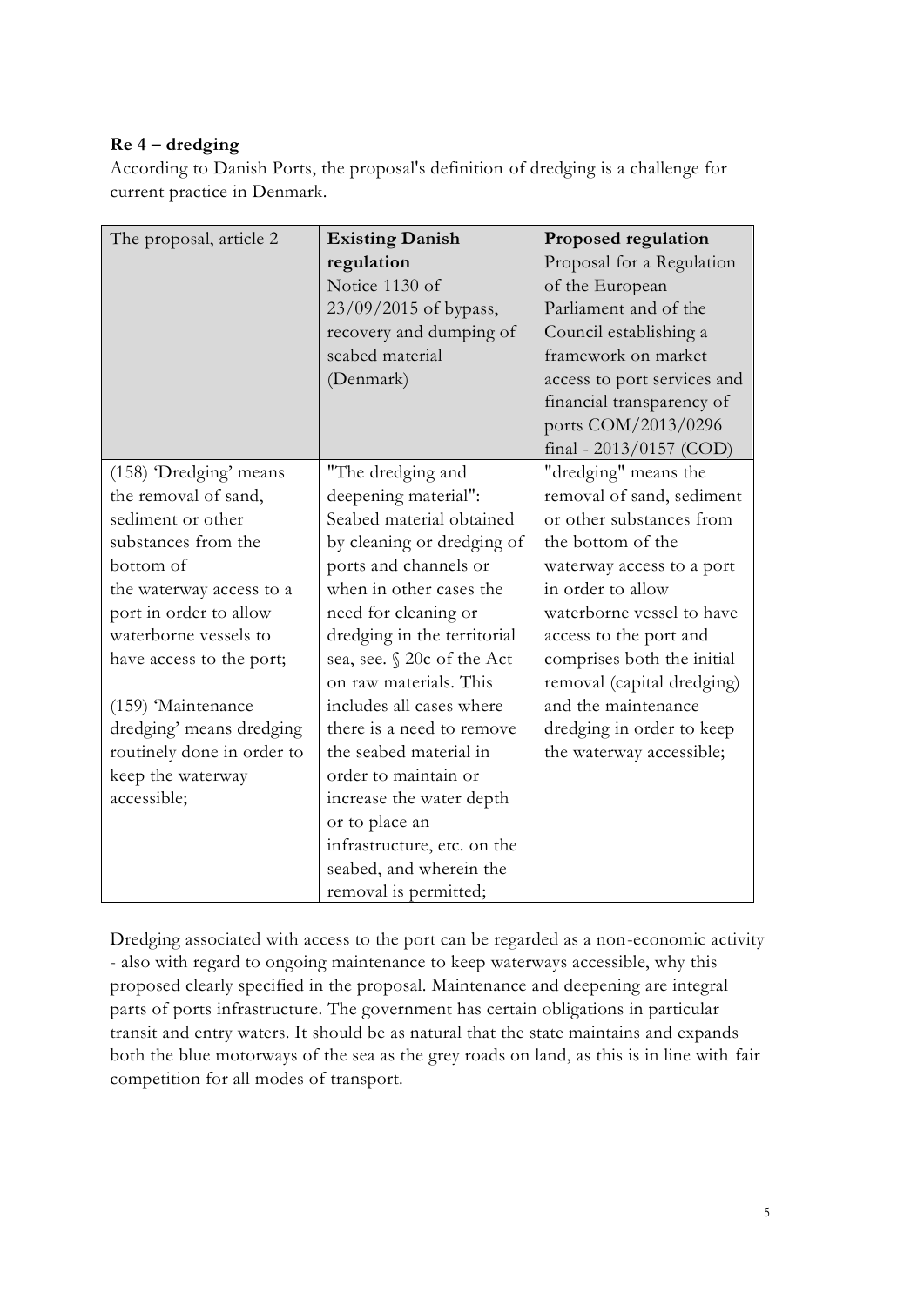### **Re 5 – Environmental infrastructure**

Danish Ports calls on the Commission to formulate a definition in terms of environmental infrastructure in ports according to the reference in the initial consideration paragraph 5, since this type of infrastructure is unclear: "... Investments are necessary, in particular, for the adaptation of port access infrastructure and port infrastructure and superstructure to the increased size and complexity of the fleet, to the use of alternative fuel infrastructure and to stricter requirements on environmental performance ..."

A definition of environmental infrastructure in ports creates a need to add this as a new point (c) of Article 56b paragraph. 2:

"(New) for infrastructure needed for adapting to the use of alternative fuel and/or for implementing stricter requirements on environmental performance."

### **Re 6 – More state aid and speculation in loss-making activities**

Apart from the proposed recital 7, Danish Ports raises the question whether the proposal might be opening for speculation in infrastructure investment with operating loss:

"… In order to be proportionate, the aid should not exceed the maximum permissible aid intensity provided for in this Regulation, which for maritime ports varies according to the size of the investment project. The aid amount should not go beyond the difference between the eligible costs and the operating profit of the investment ..."

Article 56b paragraph 7, in conjunction with the intensity of the paragraph 4 (a)  $-$  (d) seeks to limit the splitting up of projects into smaller parts to utilize maximum state aid. The so-called salami method. Danish Ports sees a flaw in this method as ports' development projects are not necessarily linked, although they might be performed at the same time.

# **Re 7 – The proposal should be linked to current EU strategy**

The need for transparent state aid is mentioned in the white paper: 'Roadmap to a Single European Transport Area – Towards a competitive and resource efficient transport system (COM/2011/0144)':

Annex 1, paragraph 4:"A maritime "Blue Belt" and market access to ports… and set up appropriate port facilities ("Blue Lanes")... Enhance the transparency on ports' financing, clarifying the destination of public funding to the different port activities, with a view to avoid any distortion of competition."

The need to invest in Europe's port infrastructure and security of supply as well as efficient transport between land and sea is mentioned in the EU White Paper:

Paragraph 27: On the coasts, more and efficient entry points into European markets are needed, avoiding unnecessary traffic crossing Europe. Seaports have a major role as logistics centres and require efficient hinterland connections. Their development